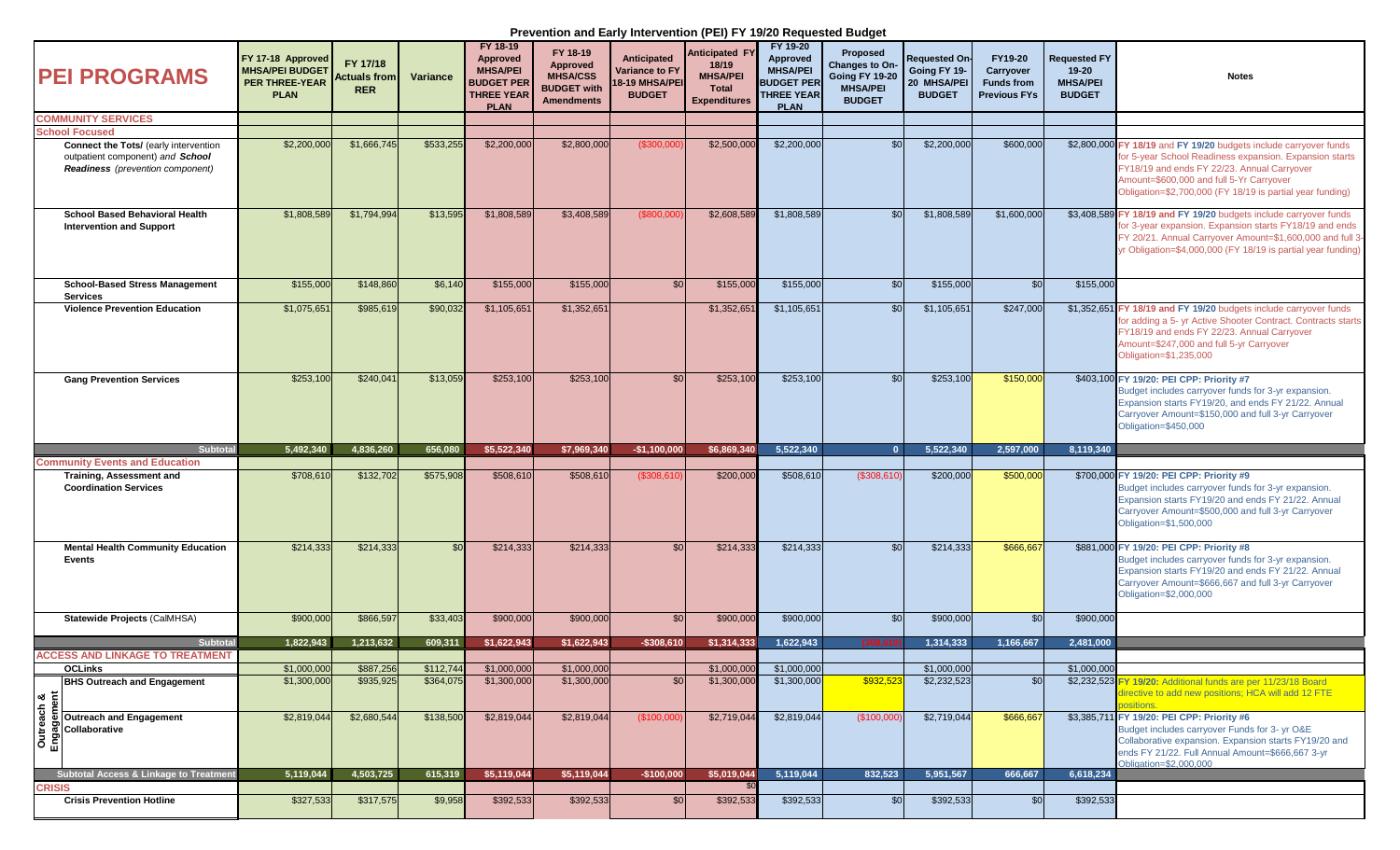## **Prevention and Early Intervention (PEI) FY 19/20 Requested Budget**

| <b>IPEI PROGRAMS</b>                                                                                               | FY 17-18 Approved<br><b>MHSA/PEI BUDGET</b><br><b>PER THREE-YEAR</b><br><b>PLAN</b> | FY 17/18<br><b>Actuals from</b><br><b>RER</b> | Variance  | FY 18-19<br><b>Approved</b><br><b>MHSA/PEI</b><br><b>BUDGET PER</b><br><b>THREE YEAR</b><br><b>PLAN</b> | FY 18-19<br>Approved<br><b>MHSA/CSS</b><br><b>BUDGET with</b><br><b>Amendments</b> | <b>Anticipated</b><br><b>Variance to FY</b><br>18-19 MHSA/PEI<br><b>BUDGET</b> | <b>Anticipated F</b><br>18/19<br><b>MHSA/PEI</b><br><b>Total</b><br><b>Expenditures</b> | FY 19-20<br>Approved<br><b>MHSA/PEI</b><br><b>BUDGET PER</b><br><b>THREE YEAR</b><br><b>PLAN</b> | <b>Proposed</b><br>Changes to On-<br><b>Going FY 19-20</b><br><b>MHSA/PEI</b><br><b>BUDGET</b> | <b>Requested On-</b><br>Going FY 19-<br>20 MHSA/PEI<br><b>BUDGET</b> | FY19-20<br>Carryover<br><b>Funds from</b><br><b>Previous FYs</b> | <b>Requested FY</b><br>$19 - 20$<br><b>MHSA/PEI</b><br><b>BUDGET</b> | <b>Notes</b>                                                                                                                                                                                                                                   |
|--------------------------------------------------------------------------------------------------------------------|-------------------------------------------------------------------------------------|-----------------------------------------------|-----------|---------------------------------------------------------------------------------------------------------|------------------------------------------------------------------------------------|--------------------------------------------------------------------------------|-----------------------------------------------------------------------------------------|--------------------------------------------------------------------------------------------------|------------------------------------------------------------------------------------------------|----------------------------------------------------------------------|------------------------------------------------------------------|----------------------------------------------------------------------|------------------------------------------------------------------------------------------------------------------------------------------------------------------------------------------------------------------------------------------------|
| <b>OUTPATIENT TREATMENT</b>                                                                                        |                                                                                     |                                               |           |                                                                                                         |                                                                                    |                                                                                |                                                                                         |                                                                                                  |                                                                                                |                                                                      |                                                                  |                                                                      |                                                                                                                                                                                                                                                |
| <b>Early Intervention</b>                                                                                          |                                                                                     |                                               |           |                                                                                                         |                                                                                    |                                                                                |                                                                                         |                                                                                                  |                                                                                                |                                                                      |                                                                  |                                                                      |                                                                                                                                                                                                                                                |
| OC Parent Wellness Program                                                                                         | \$2,113,072                                                                         | \$1,656,481                                   | \$456.591 | \$2,113,072                                                                                             | \$2,113,072                                                                        | (\$400,000                                                                     | \$1,713,072                                                                             | \$2,113,072                                                                                      | (\$400.000                                                                                     | \$1,713,072                                                          | \$0                                                              |                                                                      | \$1,713,072 New legislation effective Jan 2018 requires Post-Partum<br>Screening for all new mothers. BHS will continue to monitor<br>program referrals and may return with amendment for<br>lincreased funds if needed.                       |
| <b>Stress Free Families</b>                                                                                        | \$534,693                                                                           | \$555,913                                     | (S21.22)  | \$534,693                                                                                               | \$534,693                                                                          | \$40,307                                                                       | \$575,00                                                                                | \$534,693                                                                                        | \$40,307                                                                                       | \$575,000                                                            | $\mathcal{S}$                                                    | \$575,000                                                            |                                                                                                                                                                                                                                                |
| 1st Onset of Psychiatric Illness, OC<br><b>CREW</b>                                                                | \$1,500,000                                                                         | \$1,431,728                                   | \$68,272  | \$1,500,000                                                                                             | \$1,500,000                                                                        | \$0                                                                            | \$1,500,000                                                                             | \$1,500,000                                                                                      | \$0                                                                                            | \$1,500,000                                                          | \$0                                                              | \$1,500,000                                                          |                                                                                                                                                                                                                                                |
| <b>Early Intervention Services for Older</b><br><b>Adults</b>                                                      | \$1,469,500                                                                         | \$1,469,855                                   | (\$355    | \$1,469,500                                                                                             | \$1,469,500                                                                        | \$0                                                                            | \$1,469,500                                                                             | \$1,469,500                                                                                      | \$0                                                                                            | \$1,469,500                                                          | \$1,000,000                                                      |                                                                      | \$2,469,500 FY 19/20: PEI CPP: Priority #5<br>Budget includes carryover funds for 3-yr expansion.<br>Expansion starts FY19/20 and ends FY 21/22. Annual<br>Carryover Amount=\$1,000,000 and full 3-yr Carryover<br>Obligation=\$3,000,000      |
| <b>School Based Mental Health Services</b><br>(combined prevention and early<br>intervention program)              | \$2,915,236                                                                         | \$2,154,976                                   | \$760,260 | \$2,915,236                                                                                             | \$2,915,236                                                                        | (\$600,000                                                                     | \$2,315,236                                                                             | \$2,915,236                                                                                      | (\$600,000                                                                                     | \$2,315,236                                                          | \$0                                                              | \$2,315,236                                                          |                                                                                                                                                                                                                                                |
| <b>School Based Behavioral Health</b><br><b>Intervention &amp; Support - Early</b><br><b>Intervention Services</b> | \$440,000                                                                           | \$437.453                                     | \$2.547   | \$440,000                                                                                               | \$440,000                                                                          | \$0                                                                            | \$440,000                                                                               | \$440,000                                                                                        | \$0                                                                                            | \$440,000                                                            | \$0                                                              | \$440,000                                                            |                                                                                                                                                                                                                                                |
| <b>Survivor Support Services</b>                                                                                   | \$293,693                                                                           | \$271.901                                     | \$21.792  | \$343.693                                                                                               | \$343.693                                                                          | \$0                                                                            | \$343,693                                                                               | \$343,693                                                                                        | \$0                                                                                            | \$343.693                                                            | \$0                                                              | \$343.693                                                            |                                                                                                                                                                                                                                                |
| <b>Community Counseling and</b><br><b>Supportive Services</b>                                                      | \$2,186,136                                                                         | \$1,880,480                                   | \$305.656 | \$2,186,136                                                                                             | \$2,186,136                                                                        | (\$200,000                                                                     | \$1.986.136                                                                             | \$2,186,136                                                                                      | (\$200.000                                                                                     | \$1,986,136                                                          | \$0                                                              | \$1,986,136                                                          |                                                                                                                                                                                                                                                |
| <b>OC ACCEPT</b>                                                                                                   | \$490,000                                                                           | \$520.853                                     | ( \$30.85 | \$490,000                                                                                               | \$490,000                                                                          | \$60,000                                                                       | \$550,000                                                                               | \$490,000                                                                                        | \$60,000                                                                                       | \$550,000                                                            | \$0                                                              | \$550,000                                                            |                                                                                                                                                                                                                                                |
| <b>OC4VETS</b>                                                                                                     | \$1,295,957                                                                         | \$867,618                                     | \$428,339 | \$1,295,957                                                                                             | \$1,295,957                                                                        | (\$295.957                                                                     | \$1,000,000                                                                             | \$1,295,957                                                                                      | (\$295.957                                                                                     | \$1,000,000                                                          | \$295,957                                                        |                                                                      | \$1,295,957 FY 19/20: Budget includes carryover funds to keep<br>OC4Vets at level funding for 2 yrs. Carryover funds applied<br>in FY 19/20 and FY 20/21. Annual Carryover<br>Amount=\$295,957 and full 2-yr Carryover<br>Obligation=\$591.914 |
| <b>Veterans School Based Early</b><br>Intervention (formerly the DropZone)                                         | \$400,000                                                                           | \$84,383                                      | \$315,61  | \$400,000                                                                                               | \$400,000                                                                          | \$0                                                                            | \$400,000                                                                               | \$400,000                                                                                        | \$0                                                                                            | \$400,000                                                            | \$0                                                              |                                                                      | \$400,000 In FY 17/18, program was county operated.<br>In FY 18/19, program was contracted out beginning Jan<br>2019.                                                                                                                          |
| <b>Subtotal</b>                                                                                                    | 13.638.287                                                                          | 11,331,641                                    | 2,306,646 | \$13,688,287                                                                                            | \$13,688,287                                                                       | $-$1,395,650$                                                                  | \$12,292,637                                                                            | 13.688.287                                                                                       |                                                                                                | 12.292.637                                                           | 1.295.957                                                        | 13.588.594                                                           |                                                                                                                                                                                                                                                |